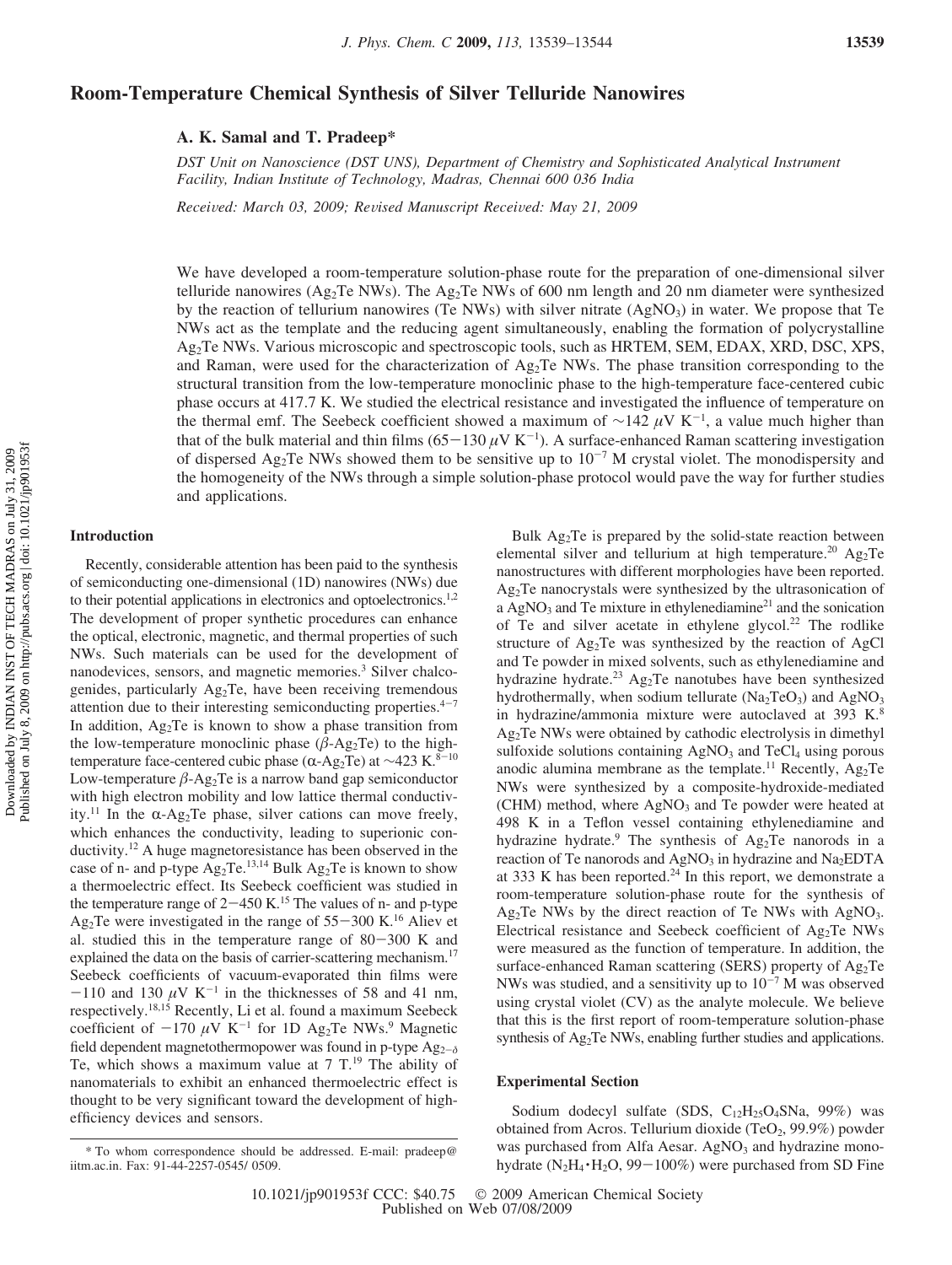

**Figure 1.** TEM images at different magnifications. (A) Large area image of Te NWs and (B) lattice-resolved image of a single Te NW. The inset of (A) shows UV-visible spectra of Te NWs (a) and  $Ag<sub>2</sub>Te$  NWs (b).

Chemicals, India. CV was purchased from CDH, India. Deionized water was used throughout the experiment.

Ag2Te NWs were synthesized by two steps: (1) synthesis of Te NWs and  $(2)$  reaction between Te NWs and AgNO<sub>3</sub>. Te NWs were prepared by the chemical method reported by Chang et al.<sup>25</sup> In a reaction, 16 mg of TeO<sub>2</sub> powder was slowly added to a beaker containing 10 mL of hydrazine hydrate. The reaction was allowed to continue at room temperature under constant stirring. The powder was completely dissolved, and the color of the solution changed from colorless to blue after 1 h. The blue color indicates the formation of Te NWs. After 1 h, the solution was diluted 10-fold with 10 mM SDS, to control the length of the NWs. The as-prepared solution was purified by centrifugation at 18 000 rpm for 10 min to remove excess hydrazine and SDS. The residue was redispersed in deionized water and centrifuged twice for the complete removal of unreacted species.

To 90 mL of the purified Te NWs was added 10 mL of  $AgNO<sub>3</sub>$  (10 mM), and it was stirred for 12 h. The color changed from blue to black. The product was centrifuged at 18 000 rpm for 10 min, and the process was repeated twice for the complete removal of unreacted species. The residue was redispersed in deionized water for further characterization. Ag<sub>2</sub>Te NW powder was prepared by freeze-drying the concentrated solution.

## **Instrumentation**

UV-visible absorption spectra were recorded using a PerkinElmer Lambda 25 spectrophotometer. High-resolution transmission electron microscopy (HRTEM) and energydispersive X-ray analysis (EDAX) were carried out with an Oxford EDAX housed in a JEOL 3010, 300 kV instrument equipped with a UHR pole piece. The samples were prepared by dropping the dispersion on carbon-coated copper grids and drying in ambience. Scanning electron microscopy (SEM) and EDAX were carried out using an FEI QUANTA-200 SEM instrument, and the samples were prepared on conducting ITO glass plates. Differential scanning calorimetry (DSC) was carried out using a NETZSCH DSC 204 instrument under nitrogen atmosphere, at a heating rate of 10 K/min. X-ray diffraction (XRD) data were collected with a Shimadzu XD-D1 diffractometer using Cu K $\alpha$  ( $\lambda$  = 1.54 Å) radiation. The samples were scanned in the  $2\theta$  range from 10 to 90 deg. All the peaks were assigned and compared with the database published by the Joint Committee on Power Diffraction Standards (JCPDS). X-ray photoelectron spectroscopy (XPS) measurements were done using an Omicron ESCA Probe spectrometer with monochromatized Al Kα X-rays ( $hv = 1486.6$  eV). SERS spectra were studied by using a WiTec GmbH confocal micro Raman equipped with a CCD detector. The light source was a Nd:YAG laser of 532 nm wavelength. The electrical resistance was measured by the four-probe method. The Seebeck coefficient was measured on a pellet of 3 mm diameter and 8 mm length. The Seebeck coefficient was measured as a function of hot-end temperature, while the cold-end temperature was constant at 300 K.

# **Results and Discussion**

The absorption spectra of Te NWs and  $Ag_2Te$  NWs were measured. The Te NWs have two characteristic peaks: peak I and peak II. Peak I is due to the transition from p-bonding valence band (VB2) to the p-antibonding conduction band  $(CB1)$ , and it appears in the range of  $250-350$  nm. Peak II is due to the transition from p-lone pair valence band (VB3) to the p-antibonding conduction band (CB1), and it appears around  $600-850$  nm.<sup>25-27</sup> In a particular synthesis, peak I appeared at 284 nm and peak II appeared at 685 nm. The peak position changed for Ag<sub>2</sub>Te NWs, which show a broad peak at 480 nm. The absorption spectra are shown in the inset of Figure 1A. The large area TEM image of the Te NWs is shown in Figure 1A. The length of the Te NWs was around 600 nm, and the width was around 20 nm. Figure 1B shows a lattice-resolved HRTEM image of a Te NW. The interplanar spacing is 0.59 nm, which corresponds to the (001) lattice plane of Te. All the NWs were straight and almost uniform in length. There were no dislocation and planar defects on the NWs, which suggests that it is single-crystalline.

After the addition of  $AgNO<sub>3</sub>$ , the NWs changed to elongated bent structures retaining the aspect ratio of the parent NWs. Figure 2A shows the TEM image of bent  $Ag<sub>2</sub>Te$  NWs, and Figure 2B shows the lattice-resolved HRTEM image of a single Ag2Te NW. The interplanar spacing is 0.28 nm, which corresponds to the  $(220)$  lattice plane of Ag<sub>2</sub>Te NW. The elemental analysis of  $Ag_2Te$  NW is shown in Figure 2C,D, which confirms the chemical composition. The atomic ratio of Ag to Te obtained from quantitative analysis of AgL $\alpha$  and TeL $\alpha$  in the EDS spectrum is 1.99:1, indicating a deficiency of silver in  $Ag<sub>2</sub>Te$ .

The large area SEM image of Ag<sub>2</sub>Te NWs is shown in Figure 3A. It reveals a similar morphology in accordance with TEM. Figure 3B shows the EDAX spectrum of Ag<sub>2</sub>Te, indicating the presence of Ag and Te quantitatively. XRD patterns of the Te NWs and  $Ag<sub>2</sub>Te$  NWs are shown in Figure 3C,D. All the peaks of Te NWs in the XRD pattern can be indexed to the hexagonal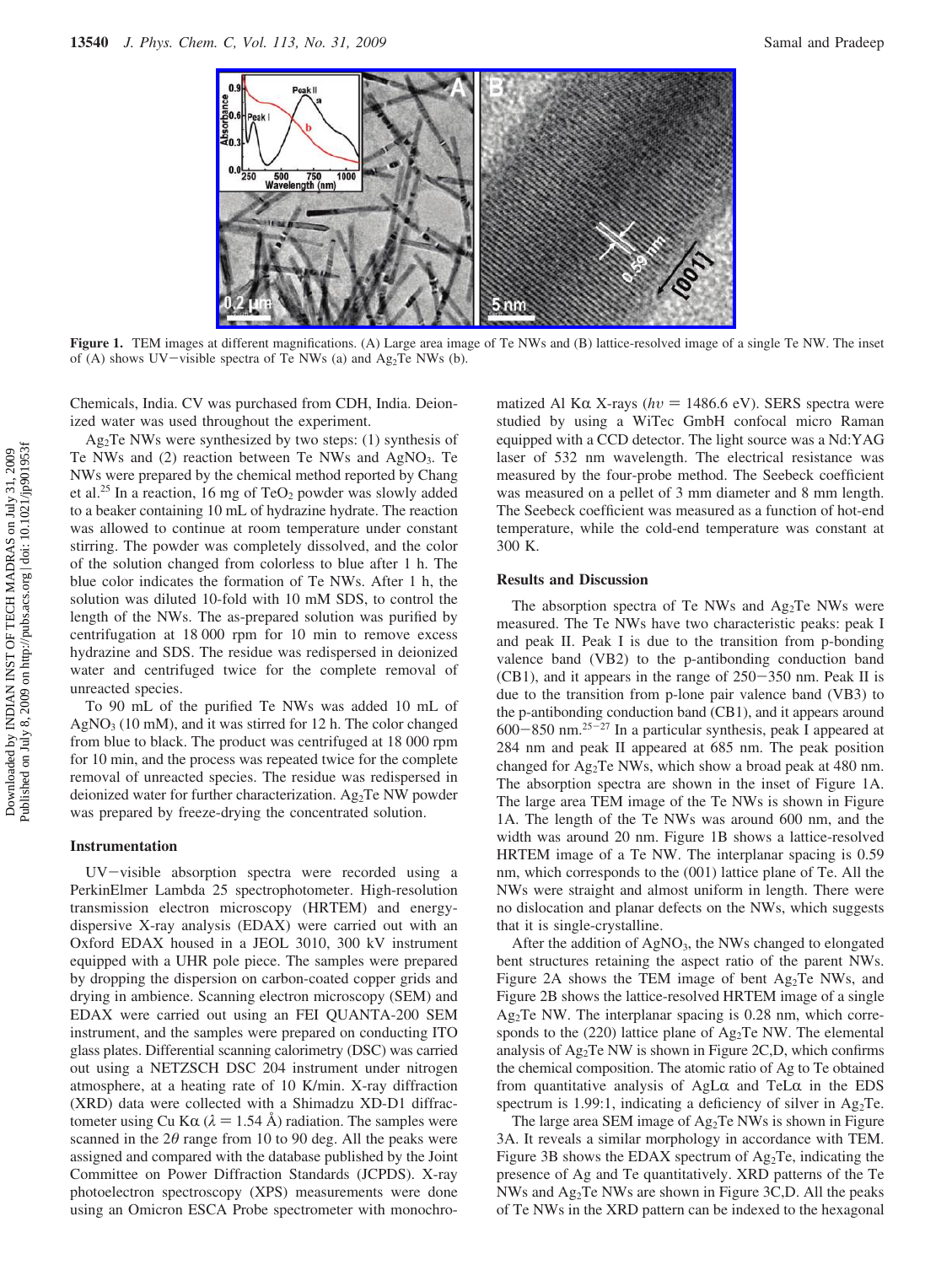

**Figure 2.** (A) Large area TEM image of Ag<sub>2</sub>Te NWs, (B) lattice-resolved HRTEM of a single Ag<sub>2</sub>Te NW, (C) elemental mapping using Ag and (D) Te, and (E) EDAX spectrum of Ag2Te NWs. The TEM image corresponding to the elemental maps of (C) and (D) is shown in the inset of (C).



Figure 3. (A) SEM image of Ag<sub>2</sub>Te NWs, (B) EDAX of Ag<sub>2</sub>Te NWs showing the presence of Ag and Te, and (C) XRD pattern of Te NWs and (D) Ag2Te NWs. Si and Sn in (B) are due to the substrate used.

phase of Te, whose unit cell constants are  $a = 0.4451$  nm and  $c = 0.5904$  nm, which is consistent with the literature data (JCPDS: 36-1452). All peaks in the XRD pattern are indexed to the monoclinic phase of  $Ag_2Te$ , whose unit cell constants calculated from diffraction peaks are  $a = 0.8185$  nm,  $b = 0.8934$ nm,  $c = 0.8418$  nm and  $\beta = 113.7^{\circ}$ , which is consistent with the literature data (JCPDS: 34-0142). The noticeable changes observed from the reactants to the products are that straight NWs got bent and a structural change occurred from a hexagonal phase to a monoclinic phase.

The structural phase transition from low temperature to high temperature was studied. The DSC of Ag<sub>2</sub>Te NWs was measured under nitrogen atmosphere at a rate of 10 K/min. The data are shown in Figure 4A. The sample shows a structural phase transition from the low-temperature monoclinic structure  $(\beta$ -Ag<sub>2</sub>Te) to the high-temperature face-centered cubic structure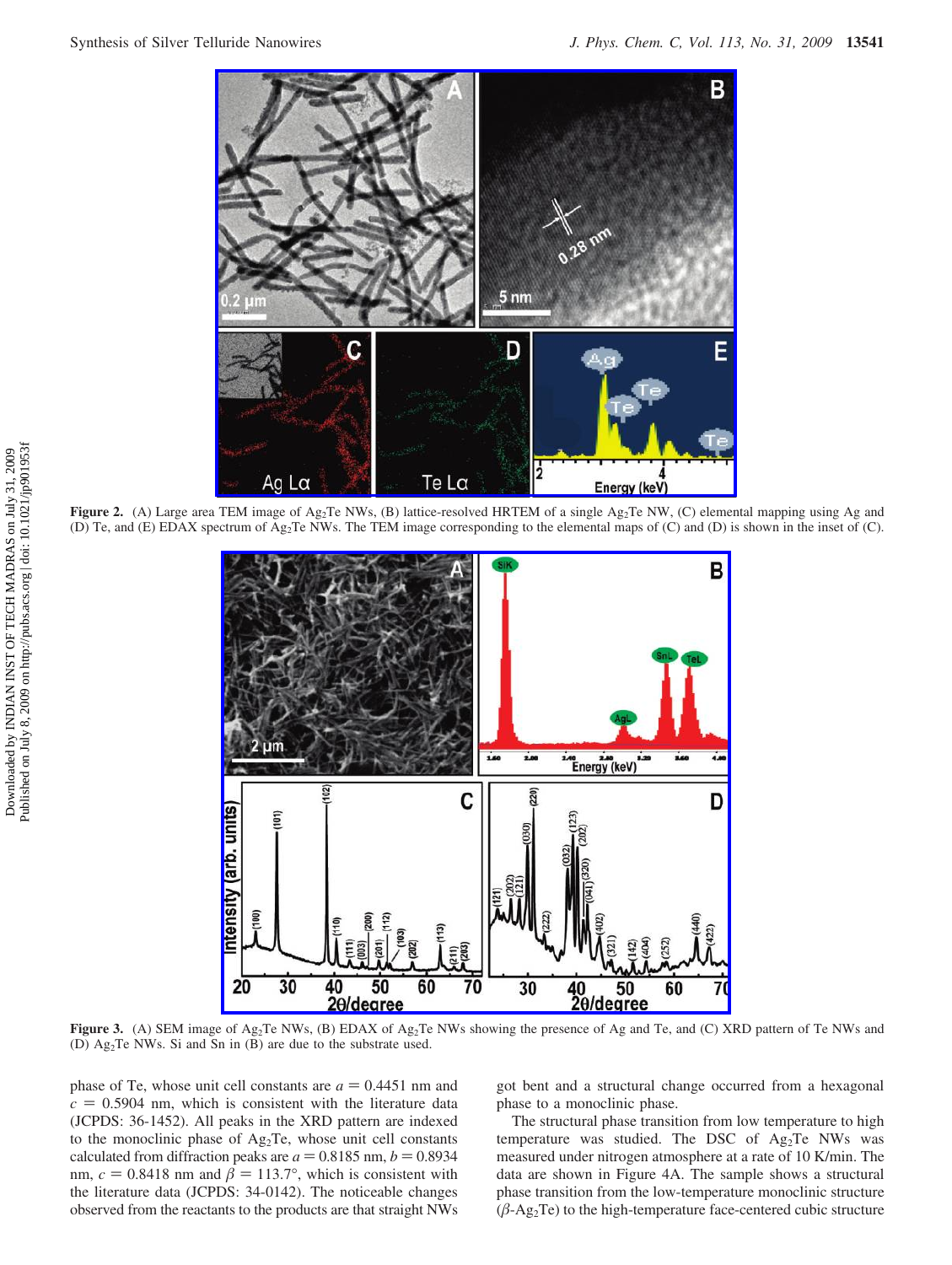

**Figure 4.** (A) DSC curves of Ag<sub>2</sub>Te NWs, (B) XPS survey spectrum of Ag<sub>2</sub>Te NWs, and (C) expanded scans in the Ag 3d and (D) Te 3d regions.

 $(\alpha$ -Ag<sub>2</sub>Te). During heating, a sharp peak was observed at 417.7 K, indicative of the endothermic structural phase transition from monoclinic to face-centered cubic phase. During cooling, an exothermic peak centered at 403.9 K was observed, attributed to the reverse transition. Structural phase transition during heating occurs over a narrow temperature window than the reverse transition. The latent heat of the phase transition, calculated from the DSC plot, was 14.53 J/g, lower than that observed for bulk  $(23.12 \text{ J/g})$  and thin film  $(25.75 \text{ J/g})$ samples.<sup>28,15</sup> Kinetics of the cubic-to-monoclinic transition is known to be slower than that of the reverse, explaining the broad DSC feature.

The chemical composition of the sample was confirmed from the XPS spectrum. XPS data reveal the presence of Ag and Te (Figure 4B). The peaks at 368.3 and 572.5 eV correspond to Ag  $3d_{5/2}$  and Te  $3d_{5/2}$ , respectively, which indicate that Ag<sub>2</sub>Te has Ag( $+1$ ) and Te( $-2$ ) valence states. The peaks at 368.3 and 374.3 eV correspond to Ag  $3d_{5/2}$  and Ag  $3d_{3/2}$ , respectively (Figure 4C), and those at 572.5 and 582.9 eV correspond to Te  $3d_{5/2}$  and Te  $3d_{3/2}$ , respectively (Figure 4D). Along with two main tellurium peaks, two small peaks are observed at 576.1 and 586.4 eV, which can be attributed to Te(IV) oxide. The XPS data are similar to those reported previously.29,30 The quantification of peaks indicates a stoichiometry ratio of Ag to Te of 2:1.

Ag2Te is a semiconductor in the monoclinic low-temperature phase and is metallic in the high-temperature cubic phase.10 On heating, resistance decreases with increase in temperature in the monoclinic phase, and subsequently, upon increasing the temperature further, it increases with the nucleation of the cubic phase.9,10 An abrupt increase in resistance was observed as the monoclinic phase changes to the cubic phase.15 During cooling, a similar trend was observed, but the temperature of the phase change was different from that on heating. We measured temperature-dependent resistance during cooling (Figure 5, red



**Figure 5.** Resistance (red circles) and Seebeck coefficient (blue circles) of Ag2Te NWs. Both the data were measured during cooling.

circles). It is found that the resistance decreases with temperature due to decrease in ionic conductivity in the cubic phase. At  $\sim$ 403 K, which is the phase transition temperature, the resistance decreases continuously over a wide temperature window. This temperature-dependent resistance data are similar to those reported earlier.<sup>9,10,15</sup> The Seebeck coefficient was also measured during cooling (Figure 5, blue circles). It was determined from the derivative of the thermal emf. The maximum Seebeck coefficient was found to be  $-142 \mu V K^{-1}$ . A large value for<br>the Seebeck coefficient was seen in the cubic phase, and it the Seebeck coefficient was seen in the cubic phase, and it decreases with decrease in temperature, as the phase transition occurs. The negative Seebeck coefficient implies that electrons are the charge carriers.28 It is known that the Seebeck coefficient is strongly dependent on the electronic conductivity.<sup>9,31</sup> The large Seebeck coefficient observed in the cubic phase is due to the increase in electronic and ionic conductivity.

The Raman spectra of Te NWs and  $Ag_2Te$  NWs were measured. The data are shown in Figure 6A. Te NWs show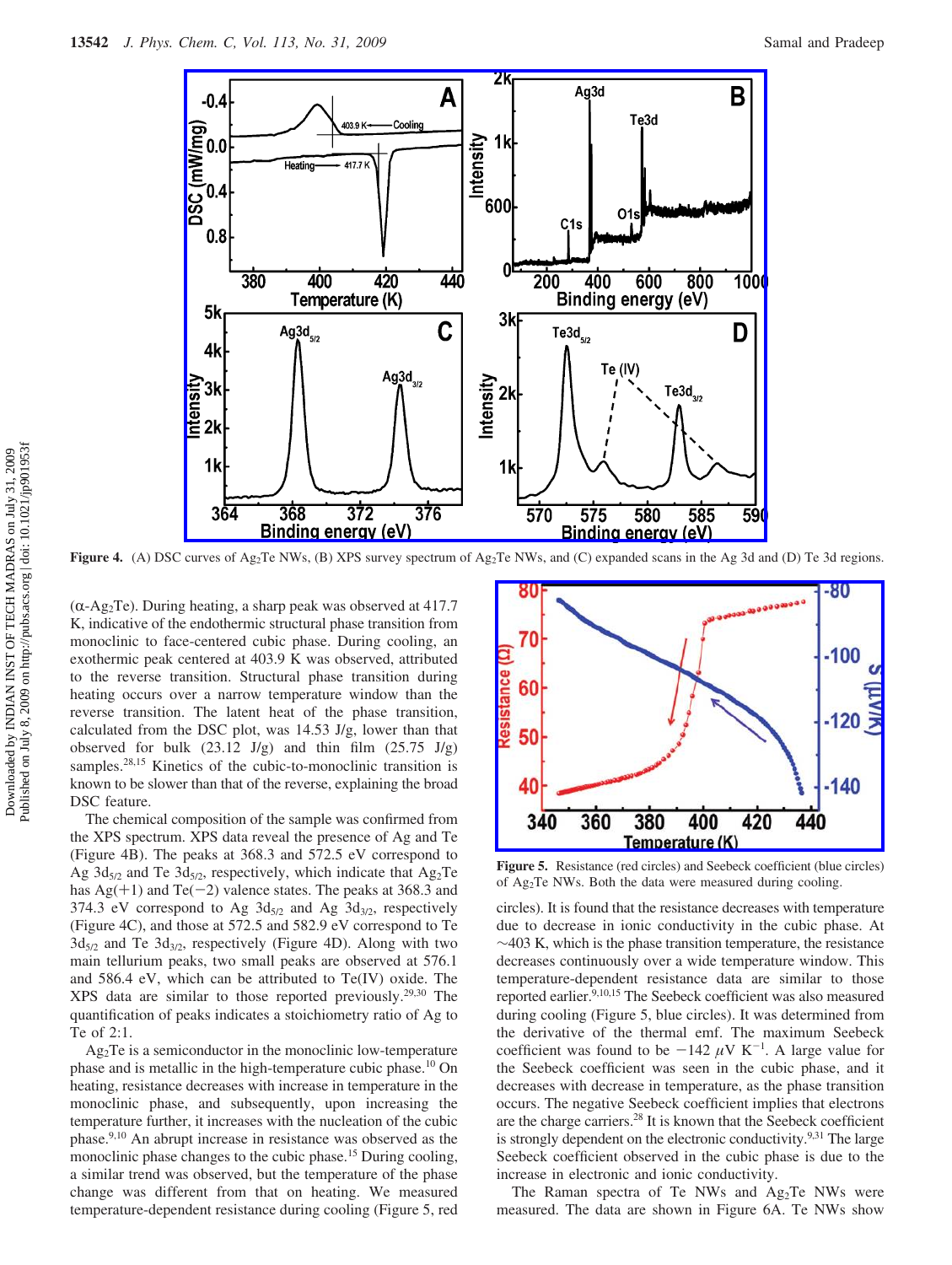

Figure 6. (A) Raman spectra of Te NWs and Ag<sub>2</sub>Te NWs and (B) SERS spectra of CV at different concentrations on Ag<sub>2</sub>Te NWs.

three intense peaks at 149, 267, and 479 cm<sup>-1</sup>, whereas  $Ag_2Te$ NWs show a peak at  $481 \text{ cm}^{-1}$ . The peak at  $149 \text{ cm}^{-1}$  is due to the lattice vibration of Te NWs. The peak at  $267 \text{ cm}^{-1}$  can be assigned either to the Te-O vibration<sup>32</sup> of the thin oxide layer or to the Te-sulfate vibration arising from the stabilizing SDS. The peak at 479 cm<sup>-1</sup> is due to the Te-O vibration of the oxide layer. On exposure of laser on Ag<sub>2</sub>Te for 10 min, the peak at  $481 \text{ cm}^{-1}$  disappeared and two broad peaks at 392 and 712 cm<sup>-1</sup> appeared. These two broad peaks are assigned to the bending and symmetric stretching modes of  $Te-O$  of  $TeO<sub>2</sub>$ <sup>8</sup> Upon laser<br>exposure  $A \circ Te$  NWs may undergo surface oxidation, forming exposure, Ag2Te NWs may undergo surface oxidation, forming  $TeO<sub>2</sub>$  and silver. It is known that silver chalcogenides are sensitive to laser beams and cause a redox reaction, forming  $TeO<sub>2</sub>$ .<sup>33</sup> Similar results have been obtained when Ag<sub>2</sub>Te nanotubes were exposed to a laser for a long time.<sup>8</sup>

SERS is one of the most sensitive analytical tools to provide vibrational information when molecules are adsorbed onto metallic nanostructures.<sup>34,35</sup> A wide variety of silver systems, such as silver colloids, silver aggregated sols, periodic array of silver particles, and silver thin films, are known to show high SERS activity.<sup>34,36</sup> SERS is highly morphology-dependent with the electromagnetic enhancement being the dominant mechanism.36 The polarization dependence of SERS of silver NWs, such as aligned NW rafts,  $37$  NW bundles,  $38,39$  coupled NWs,  $40$ and single  $NWs$ ,<sup>41</sup> has been studied. Recently, gold-tellurium hybrid material was used as a SERS-active substrate.<sup>42</sup> We studied the SERS activity of the as-prepared  $Ag<sub>2</sub>Te$  NWs using crystal violet (CV) as the analyte molecule at different concentrations. The enhancement is expected to be maximum at the junction between two adjacent nanoparticles. These sites are often called as "hot spots".39,43,44 Confinement of the molecules in these hot spots is likely the reason for the SERS activity.

For the SERS measurements, the Ag<sub>2</sub>Te NW substrate was immersed in CV solution of varying concentrations for 3 h. The substrate was washed gently with distilled water and dried. Figure 6B shows the Raman spectra of CV at different concentrations adsorbed on Ag2Te NWs as well as on a blank glass substrate. The Ag2Te NWs showed distinct Raman features of adsorbed CV even at a concentration of  $10^{-7}$  M. At the same time, no Raman features were observed from the surface of the blank glass plate even at a higher concentration of  $CV(10^{-6})$ M). This indicates the good SERS activity of  $Ag<sub>2</sub>Te$  NWs. The enhancement may be explained on the basis of an electric field generated near the Ag2Te NWs when it interacts with the electromagnetic radiation. Uniformly distributed Ag on the NWs may provide efficient SERS-active sites. It is likely that two NWs can come together and can arrange in an end-to-end,

sidewise, or crosswise manner, after drying on the cover glass. It has been proposed theoretically that the high SERS activity of silver nanowires is due to the electric field generated at the tips of the nanowires upon irradiation with light.<sup>45</sup> The junction created between the tip of the two nanowires, when it aligns in an end-to-end manner, can act as a SERS hot spot. SERS activity at these hot spots decreases as the interparticle distance increases. The large electromagnetic magnetic field generated at the tip can enhance the SERS intensity of the analyte molecules located at these junctions. Similarly, the sidewise enhancement of the NWs can be explained on the basis of pairwise electromagnetic interaction, when NWs are present in sufficiently small distances.<sup>40</sup> Enhancement can happen in a crosswise arrangement as well.46

#### **Conclusion**

Ag2Te NWs were synthesized at room temperature using Te NWs as the template. The material was characterized by microscopic and spectroscopic tools. XRD analysis showed the formation of the monoclinic phase. HRTEM, SEM, EDAX, and XPS reveal that the composition of the material is close to Ag2Te. The structural phase transition from low-temperature monoclinic phase to high-temperature face-centered cubic phase was seen at 417.7 K. The electrical resistance and Seebeck coefficient of the material were studied. The Seebeck coefficient was found to be ∼142  $\mu$ V K<sup>-1</sup>. The SERS enhancement of Ag2Te NWs was investigated using CV as the analyte, and a sensitivity up to  $10^{-7}$  M was observed. SERS activity of a semiconducting nanomaterial opens up newer possibilities for sensors. Tuning the SERS activity of the material by tuning its conductivity (and, thereby, the electromagnetic field around it) may provide new avenues for research.

**Acknowledgment.** We thank the Nano Mission of the DST, Government of India, for supporting our research program. Kishnendu Biswas, IIT Madras, is thanked for the Seebeck coefficient measurement. P. Venkateshan and Prof. A. M. Umarji, Indian Institute of Science, Bangalore, are thanked for the resistance measurement.

#### **References and Notes**

- (1) Cobden, D. H. *Nature* **2001**, *409*, 32.
- (2) Cui, Y.; Lieber, C. M. *Science* **2001**, *291*, 851.
- (3) Banerjee, S.; Dan, A.; Chakravorty, D. *J. Mater. Sci.* **2001**, *37*, 4261.
	- (4) Karakaya, I.; Thompson, W. T. *J. Phase Equilib.* **1991**, *12*, 56.
	- (5) Schneider, J.; Schulz, H. *Z. Kristallogr.* **1993**, *203*, 1.